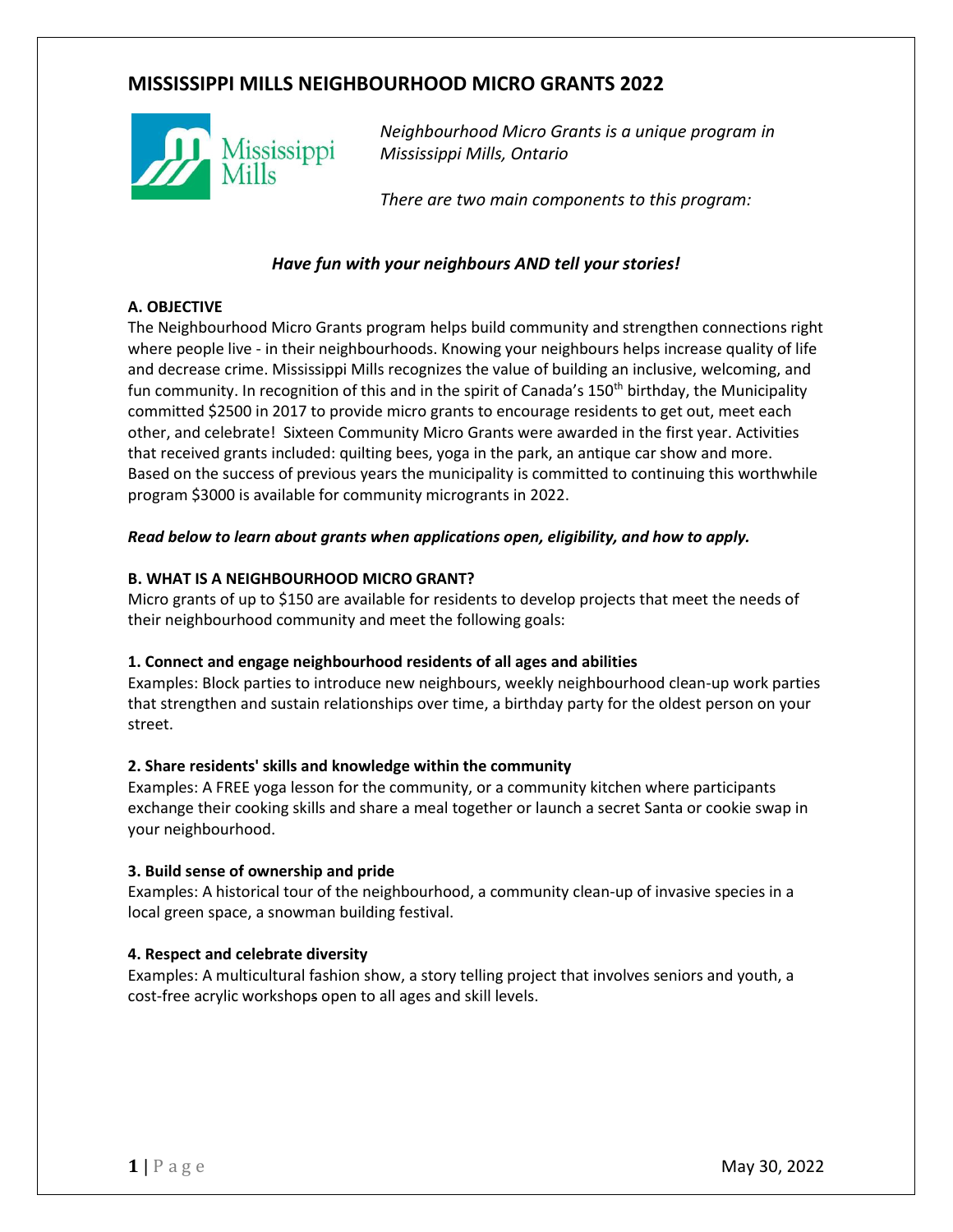#### **C. ELIGIBILITY CRITERIA**

Our eligibility criteria are designed to ensure that Neighbourhood Micro Grants support a diverse range of community-focused projects.

- Applicants must live in Mississippi Mills.
- Main applicants can apply for one Neighbourhood Micro Grants project per year.
- Two applicants from different households are required on every application. Both applicants are responsible for managing the event & grant money.
- Your project must be accessible and welcoming to all.
- Except for community gardens, projects involving infrastructure building, upgrading or maintenance are not eligible.
- You must begin your project after the grant decision is made. Projects are not supported retroactively.
- Preference will be given to new projects, or those that have been funded for fewer than three years in a row.
- After the initial deadline, any remaining funds will be awarded to eligible projects on a first come, first served basis until all funds have been awarded.

#### **D. WHO IS NOT ELIGIBLE**

- Applicants who profit financially from the project.
- Registered organizations and businesses.
- Applicants that have already received funding through the municipality.
- Organizations with political affiliations.

#### **E. TIMELINE**

The deadline to submit your application is June 10, 2022. You will receive an email confirming your application has been received and will hear back regarding the status of your application no later than June 20<sup>th</sup>.

#### **F. GRANT DETAILS**

Please consider the following when calculating your project budget:

- Grants of \$150 will be awarded. Individuals receiving funding need acknowledge the support of the municipality by displaying a lawn sign which we will provide along with the grant money.
- Grant money may be used to pay people (also called an honorarium) for services needed for the project. Examples include paying someone to lead a workshop or to do carpentry work, with a maximum allowable amount of \$50 per person.
- When creating a budget, it is suggested you determine the cost of items to be used and think resourcefully about how to obtain materials through borrowing or donations.
- If you receive a grant, you are responsible for keeping expense receipts to account for project costs that relate to the micro grant of \$150.

#### **G. PUBLIC EVENTS**

If your project is going to take place in a public place (e.g. neighbourhood street, public space, or park) please consider:

- Projects taking place on neighbourhood streets or public spaces/parks must follow municipal by-laws.
- You may require liability insurance depending on the nature of your event.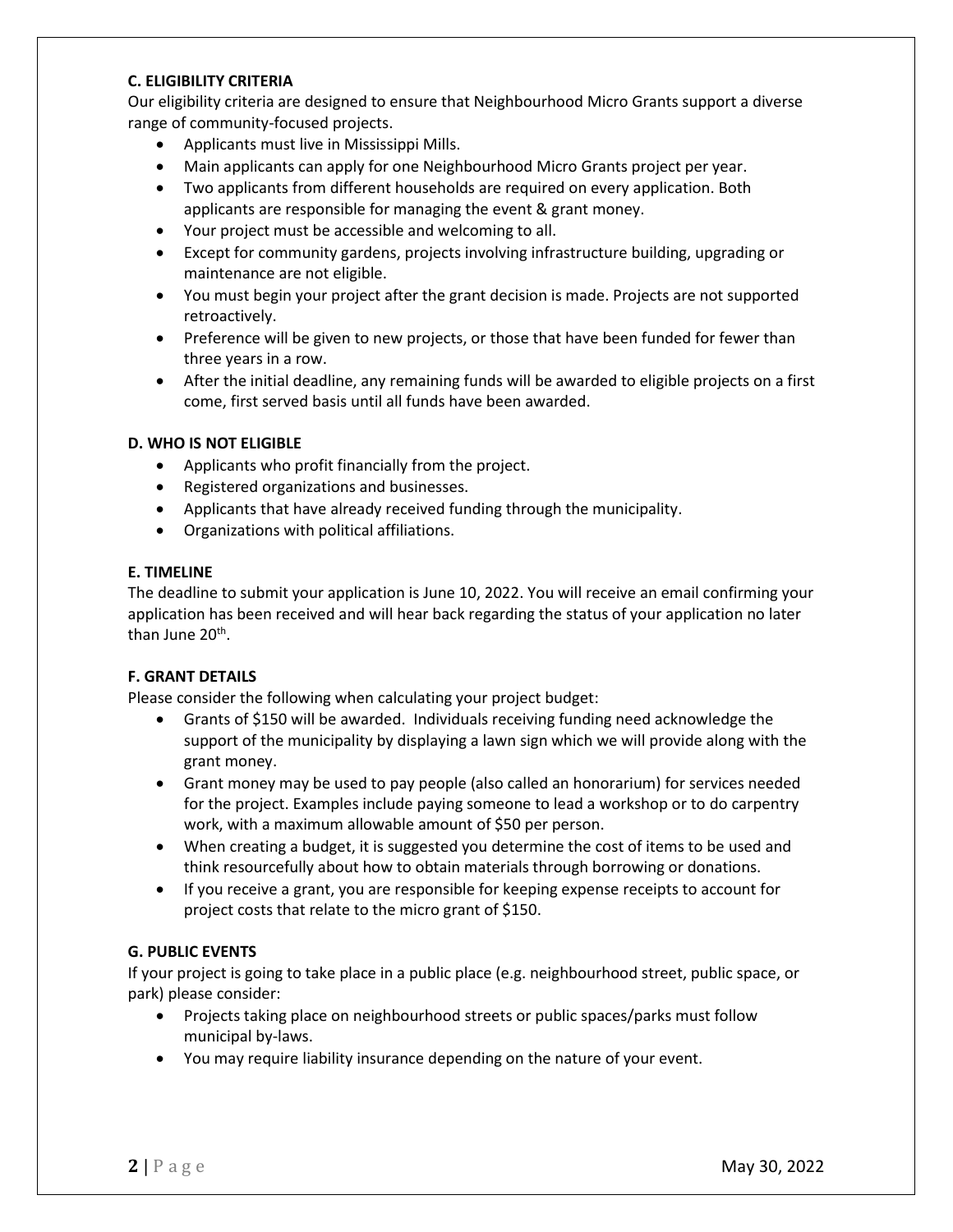#### **H. AWARD DECISIONS**

The Neighbourhood Micro applications are reviewed and awarded by staff.

Applications will be reviewed, and grants awarded to those that meet our eligibility criteria within two weeks of the June 1<sup>st</sup> deadline and then on a first come, first served basis until no funds remain.

At deadline, if the committee receives more funding requests than the budget can support, the following criteria will be used to narrow down applications:

- Estimated number of individuals that will benefit from the project or attend the event (priority to greater numbers)
- Initiatives in their first or second year of operation will be given priority
- Applications that clearly indicate a plan to promote and execute an inclusive welcoming event will be given priority
- The committee will attempt to balance a geographical disbursement of funds across the Municipality (based on applications received)

#### **I. APPLICATION PROCESS - APPLY VIA EMAIL**

Applicants need to submit a complete application with clear and sufficient information to the Recreation and Culture Department at recandculturedept@mississippimills.ca. Submission of an application does not guarantee the application will be awarded. To be considered, submit an email with the following information:

- The names, addresses, phone numbers and email addresses of two organizing residents.
- Title, date, and location of the event.
- Details on how the grant of up to \$150 will be used.
- Approximate number of people invited and how you are ensuring inclusiveness in the neighbourhood.
- A draft budget.
- Which name the cheque should be made out to and the signatures of applicants.

#### **J. REPORTING – TELL YOUR STORY!**

Within 8 weeks of the completion of the event, applicants are required to submit a short report (story). Stories will be shared on the municipality's website, with the Millstone News and/or the Mississippi Mills Gazette / Carleton Place Canadian. Please outline the following:

- Briefly describe the event including number of attendees. Pictures, samples of communication and marketing for the event are encouraged.
- Describe how funds were spent.
- Describe the successes/challenges of the event.
- Provide any additional relevant information and fun details.

Any applicant that does not submit a final report/story will not be considered for future funding.